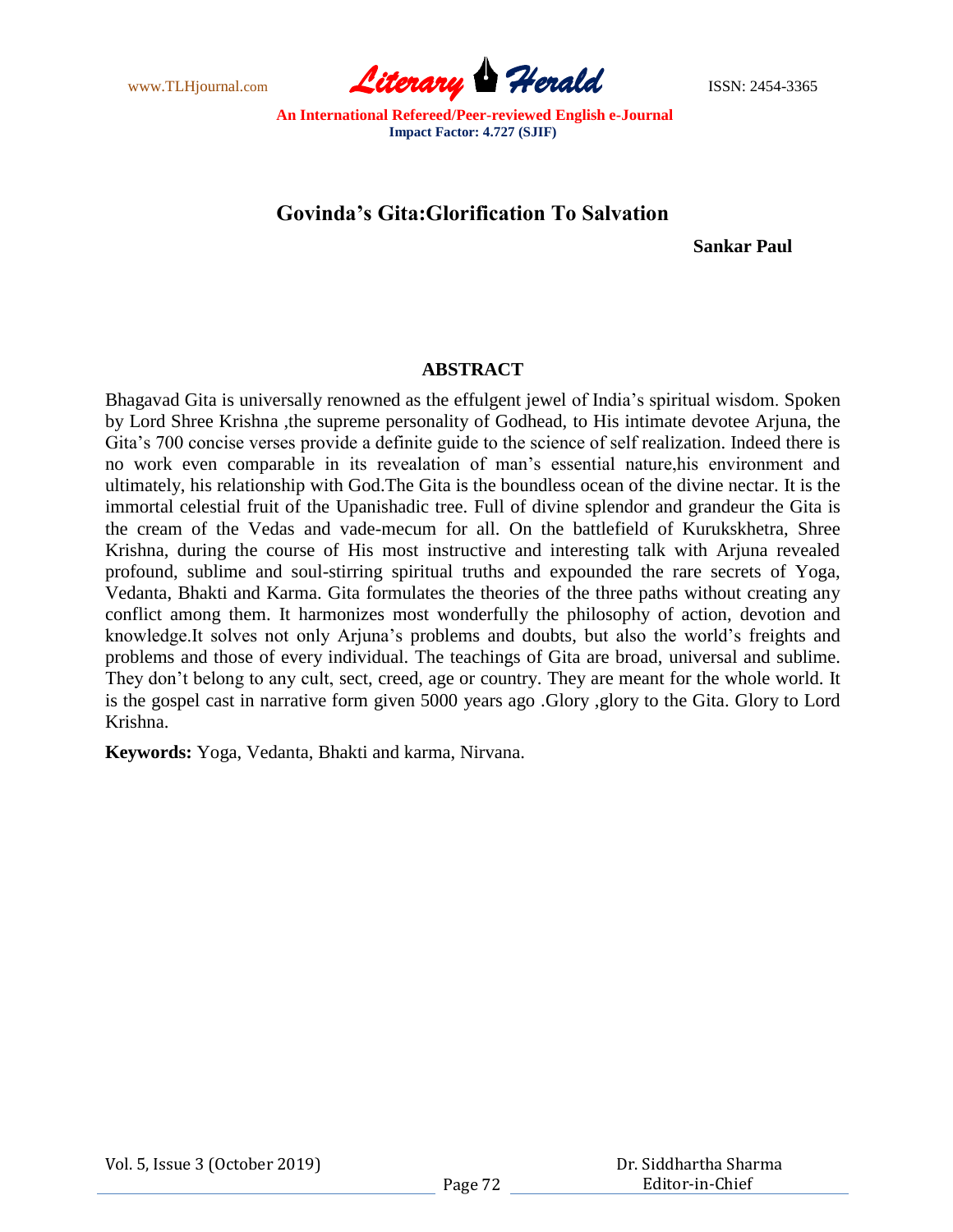





#### **Contents:-**

- a) Introduction
- b) Research Objectives
- c) Research Questions
- d) Significance of the Research
- e) Literature Review
- f) Methodology
- g) Project Schedule
- h) References

### **Introduction**

Of the Divine for the human-- Bhagavad Gita (Bhisma Parbo, VI chapter in Mahabharata), Shree Krishna"s sacred song or holy hymn in form of Gyan-Ganga is itself prescribed panacea to the freights- ridden post-modern era while philosophizing life---material vs. spiritual, temporal vs. transcendental and mortal vs. in mortal "to justify the ways of God to Man" (Paradise Lost, Book I, line no.26 by Milton). Apart from the personal to the professional, individual to the universal, social to the political, moral to the ethical—Gita is that perpetual constitution of human beings and has been since 5150 years to motivate action and approach of life with divine goal. In today"s world where the Hollow Men are in rat's rally and are dissatisfied inspite of being satisfied more or less, in this regard the waste land must be cured by the touch of Gita"s touchstone after ushering in the radiant glow of life, karma and dharma simultaneously.In all the spiritual literature of the world there is no book so elevating and inspiring as the Gita.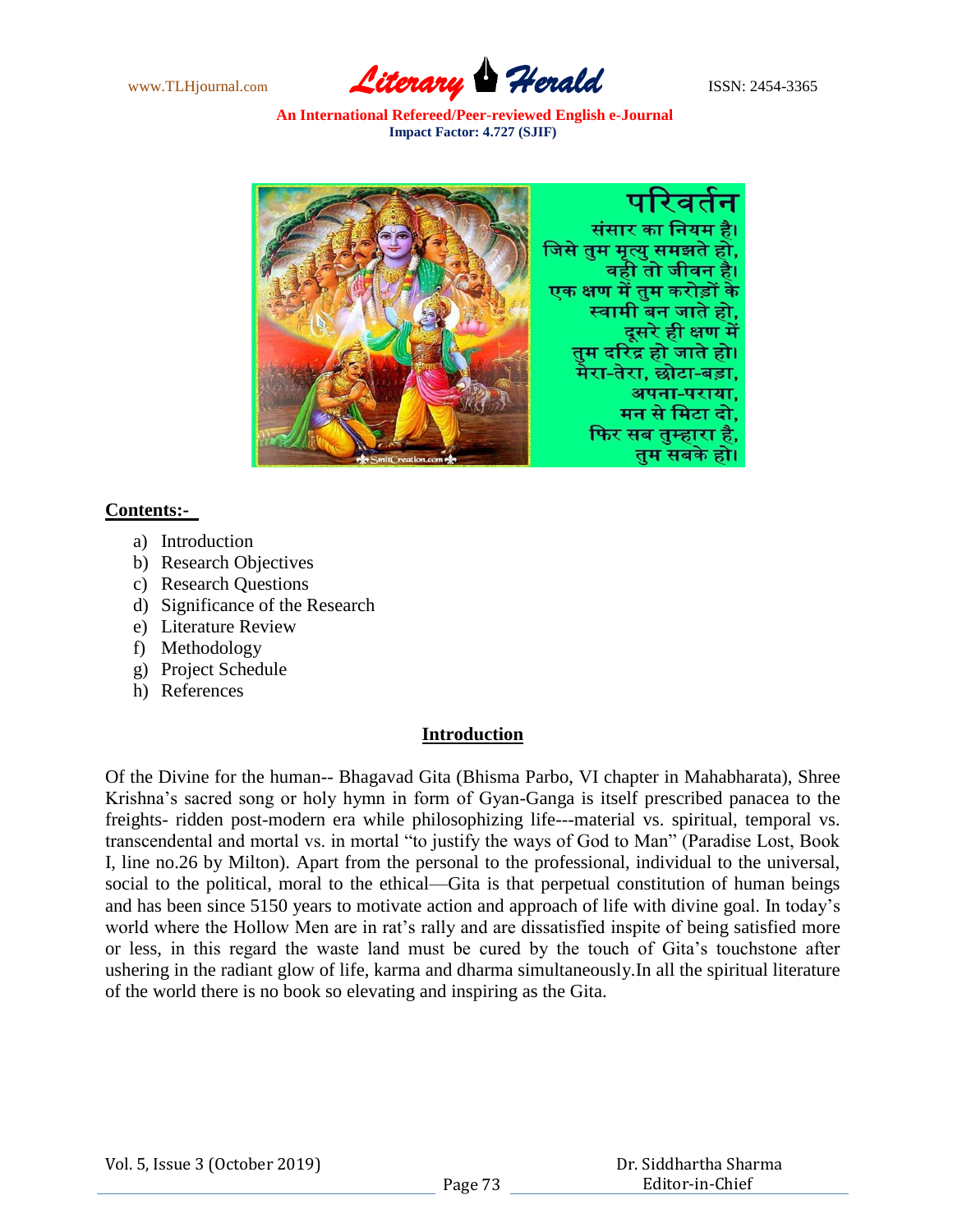www.TLHjournal.com **Literary Herald Herald** ISSN: 2454-3365

# **Research Objectives**

While rendering research concerning the ever-glowing life-philosophy Gita, multi-purposive objectives are to be cited. These are as follows:-

- How to lead life like a lotus in the mud of earthly problems must be the prime factor in this regard
- To fill up and realize the lacuna between the human world and the divine one
- In order to propagate karma as well as dharma strictly in accordance with scriptures criteria emerges out of darkness visible
- $\cdot \cdot$  To encourage the spirit of action rather than thought and to cite the real goal of life
- $\bullet$  To provide the oasis of hope in the desert of despair by inspiration divine
- \* To focus on meditatation and mental solace which the post-modern era mostly needs
- To differentiate between rebirth and reincarnation
- To present formless Brahma and form of God
- $\cdot \cdot$  To reinstate realization of soul, purgation and then salvation
- Selfless surrender to God and the redemption of human soul

# **Research Questions**

Catechizing is the criteria that is bent on asking all the questions relating to life, birth, death, rebirth, devotion and ultimately salvation.

- Who is Brahma while differing between soul and super soul in the perspective of existence
- Distinction between mortal body and immortal soul
- Focusing on karma, bhakti and dharma
- Temporal happiness in heaven and hell
- Three types of beings: humans, daemons and sages
- $\triangle$  Over all synopsis of the divine grace upon the erring mortals

### **Significance of the research**

The Bhagavad Gita presents a synthesis of Hindu ideas about dharma, theistic bhakti, and the yogic paths to moksha. These incorporate ideas from the samkhya yoga and Vedanta Philosophies. It is after bathing in the stupendous and cosmological Philosophy of the Bhagavad Gita that all problems whatever might be—are going to be solved. After taking ablution in the Ganges of Gita that the absolute will be upsurging with new and innovative ideas and actions covering all the spheres of this life and that life. Ultimately the ideal and identical era of hope and dream will be instaurated in keeping with the spirit of civilization and traditional cultural heritage of India.

Vol. 5, Issue 3 (October 2019)

 Dr. Siddhartha Sharma Editor-in-Chief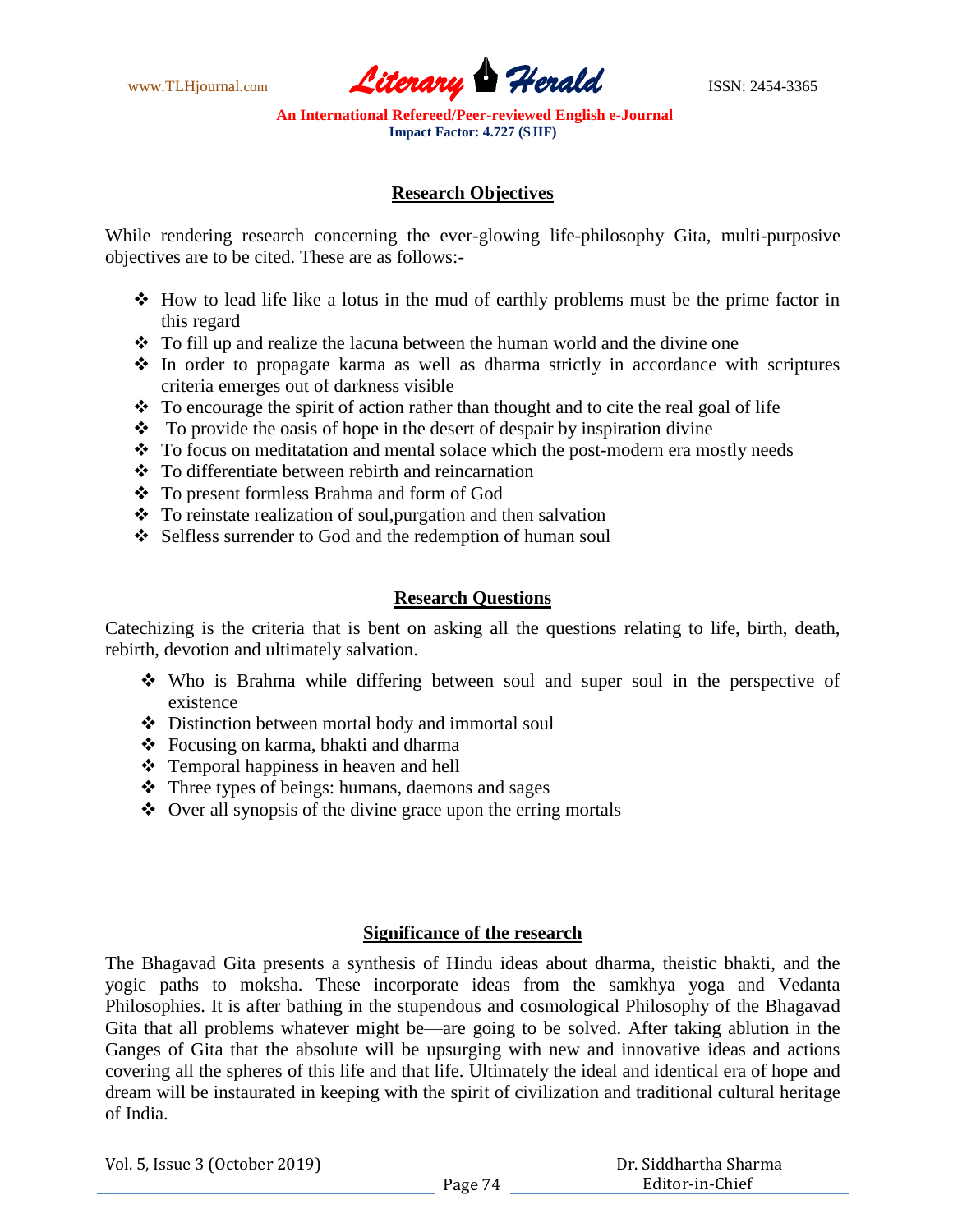

The Bhagavad Gita is a message addressed to each and every human individual to help him/her to solve the vexing problems of overcoming the present and progressing towards a bright future.It enables man to liberate himself from all limiting factors and reach a state of perfect balance,inner stabilityand mental peace,complete freedom from grief,fear and anxiety.This is the experience of everyone in this world,the drama of the ascent of man from a state of utter dejection,sorrow and total breakdown and hopelessness to a state of perfect understanding,clarity,renewed strength and triumph.The mystery of man,this world and God ,is explained as perhaps nowhere else.

# **Literature Review**

So far as the literary value is concerned, the metered verse does not rhyme.While the shloka is the principal meter in Gita,it does deploy other elements of prosody.At dramatic moments it uses the tristubh meter found in the Vedas ,where each line of the couplet has two quarter verses with exactly eleven syllables.The lyrical verse contains 700 shlokas divided in 18 chapters with melodic tune and cadence of divine grace.From alpha to omega the dramatic monologue technique has been sweetly sustained without marring the concurrence of conversation that concludes with the assertion of Sanjoy though it got commenced with the utterance of Dhritorastra.T.S. Eliot terms Gita as the greatest lyric of all times.

H.D.Thoreau says:\_"In the morning I bathe my intellect in the stupendous and cosmological philosophy of the Bhagavad Gita,in comparison with which our modern world and its literature seem puny and trivial.'

R.W.Emerson remarks:"I owed a magnificent day to the Bhagavad Gita.It was the first of books:it was as if an empire spoke to us ,nothing small or unworthy, but large, serene, consistent....."

"Those who meditate on the Gita will derive fresh joy and new meaning from it everyday:"asserts M.K.Gandhi.

### **Methodology**

- $\bullet$  Though cast in dramatic mould, my emphasis on it commences from Vibrant 3<sup>rd</sup> person narrative with occasional variety of persona and omniscient point of view.
- $\hat{\mathbf{\cdot}}$  The research is going to be the cumulative combination of the qualitative more and the quantitive less.
- Variables, sampling, random data collection methods have also been applied
- $\triangle$  The type of data and information is not only from reliable sources and scriptures with social media but also axiomatic and logical
- Ramand Sagar"s Shree Krishna has helped to realize the softness of Krishna
- Firsthand experience after visit from Mathura and Vrindavan has really been motivational and reallike experience.
- No. of toal sloka has been counted by myself before writing so.